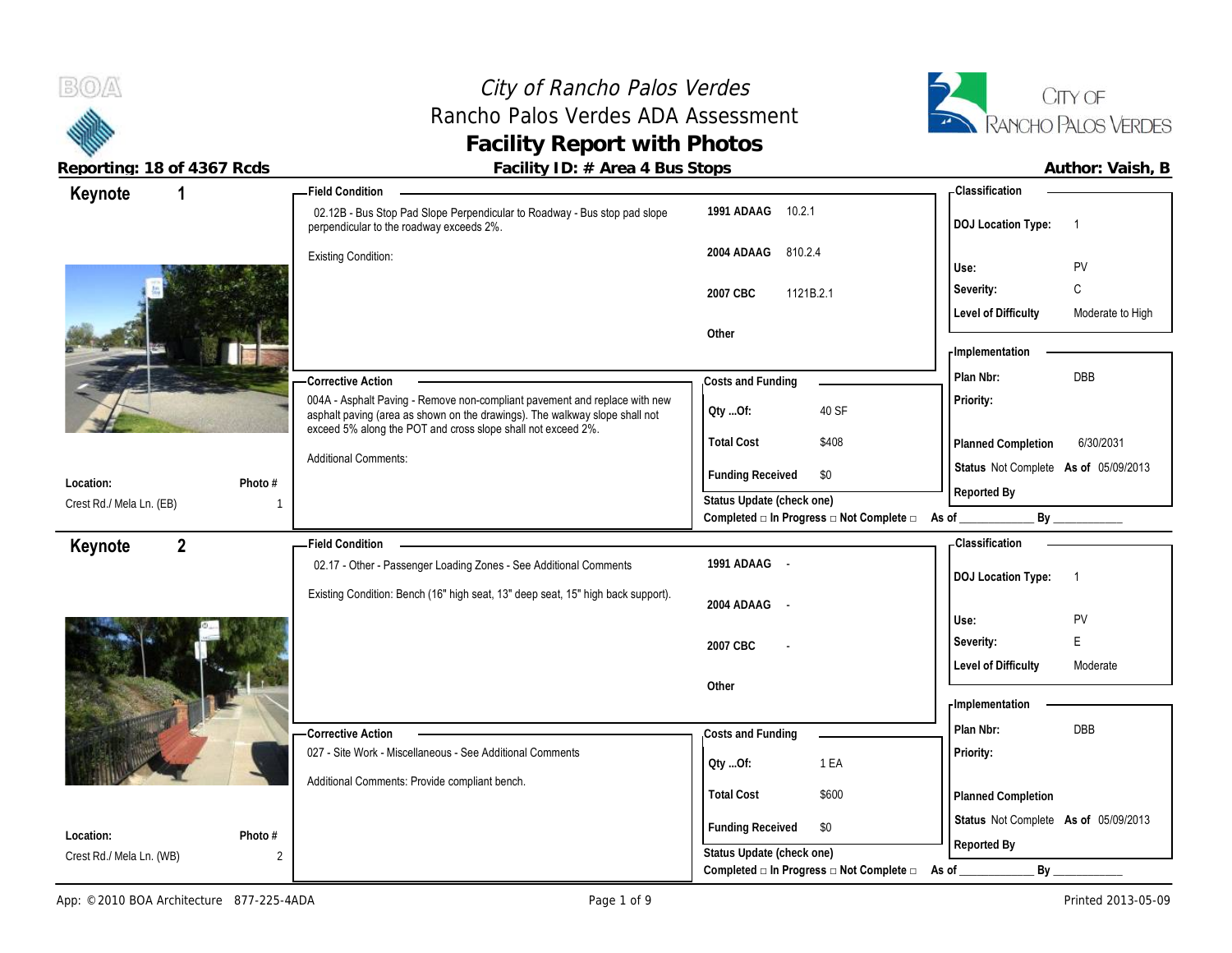# City of Rancho Palos Verdes Rancho Palos Verdes ADA Assessment **Facility Report with Photos**<br>Facility ID: # Area 4 Bus Stops



|                          | Reporting: 18 of 4367 Rcds | Facility ID: # Area 4 Bus Stops                                                                                                                                                  |                           |                                                         |                                      | Author: Vaish, B |
|--------------------------|----------------------------|----------------------------------------------------------------------------------------------------------------------------------------------------------------------------------|---------------------------|---------------------------------------------------------|--------------------------------------|------------------|
| Keynote                  | $\mathbf{3}$               | Field Condition -                                                                                                                                                                |                           |                                                         | -Classification                      |                  |
|                          |                            | 02.11A - Bus Stop Pad Size - Bus stop pad does not measure 8' long (measured<br>from the curb or vehicle roadway edge) by 5' wide (measured parallel to the vehicle<br>roadway). | 1991 ADAAG 10.2.1         |                                                         | <b>DOJ Location Type:</b>            | $\overline{1}$   |
|                          |                            |                                                                                                                                                                                  | 2004 ADAAG 810.2.2        |                                                         | Use:                                 | PV               |
|                          |                            | Existing Condition: Bus pad 7' long x 5' wide.                                                                                                                                   |                           |                                                         | Severity:                            | C                |
|                          |                            |                                                                                                                                                                                  | 2007 CBC<br>1121B.1       |                                                         |                                      |                  |
|                          |                            |                                                                                                                                                                                  | Other                     |                                                         | <b>Level of Difficulty</b>           | Moderate         |
|                          |                            |                                                                                                                                                                                  |                           |                                                         | - Implementation                     |                  |
|                          |                            |                                                                                                                                                                                  |                           |                                                         | Plan Nbr:                            | DBB              |
|                          |                            | - Corrective Action<br>027 - Site Work - Miscellaneous - See Additional Comments                                                                                                 | Costs and Funding         |                                                         | Priority:                            |                  |
|                          |                            |                                                                                                                                                                                  | QtyOf:                    | 1 EA                                                    |                                      |                  |
|                          |                            | Additional Comments: See Keynote 5 for corrective action.                                                                                                                        | <b>Total Cost</b>         | \$0                                                     | Planned Completion                   | 6/30/2031        |
|                          |                            |                                                                                                                                                                                  |                           |                                                         | Status Not Complete As of 05/09/2013 |                  |
| Location:                | Photo #                    |                                                                                                                                                                                  | <b>Funding Received</b>   | \$0                                                     |                                      |                  |
| Crest Rd./ Mela Ln. (WB) | 2                          |                                                                                                                                                                                  | Status Update (check one) |                                                         | Reported By                          |                  |
|                          |                            |                                                                                                                                                                                  |                           | Completed □ In Progress □ Not Complete □ As of ________ |                                      | By _____________ |
| Keynote                  | 4                          | <b>Field Condition</b>                                                                                                                                                           |                           |                                                         | <b>Classification</b>                |                  |
|                          |                            | 02.17 - Other - Passenger Loading Zones - See Additional Comments                                                                                                                | 1991 ADAAG -              |                                                         | <b>DOJ Location Type:</b>            | $\overline{1}$   |
|                          |                            | Existing Condition: 2.3% CS.                                                                                                                                                     |                           |                                                         |                                      |                  |
|                          |                            |                                                                                                                                                                                  | 2004 ADAAG -              |                                                         | Use:                                 | PV               |
|                          |                            |                                                                                                                                                                                  |                           |                                                         | Severity:                            | $\mathsf C$      |
|                          |                            |                                                                                                                                                                                  | 2007 CBC                  |                                                         | <b>Level of Difficulty</b>           | Moderate         |
|                          |                            |                                                                                                                                                                                  | Other                     |                                                         |                                      |                  |
|                          |                            |                                                                                                                                                                                  |                           |                                                         | - Implementation                     |                  |
|                          |                            | - Corrective Action                                                                                                                                                              | Costs and Funding         |                                                         | Plan Nbr:                            | <b>DBB</b>       |
|                          |                            | 027 - Site Work - Miscellaneous - See Additional Comments                                                                                                                        |                           |                                                         | Priority:                            |                  |
|                          |                            |                                                                                                                                                                                  | QtyOf:                    | 35 EA                                                   |                                      |                  |
|                          |                            | <b>Additional Comments:</b>                                                                                                                                                      | <b>Total Cost</b>         | \$0                                                     | Planned Completion                   | 6/30/2031        |
|                          |                            |                                                                                                                                                                                  |                           |                                                         | Status Not Complete As of 05/09/2013 |                  |
| Location:                | Photo #                    |                                                                                                                                                                                  | <b>Funding Received</b>   | \$0                                                     | Reported By                          |                  |
| Crest Rd./ Mela Ln. (WB) | 2                          |                                                                                                                                                                                  | Status Update (check one) |                                                         |                                      |                  |
|                          |                            |                                                                                                                                                                                  |                           | Completed $\Box$ In Progress $\Box$ Not Complete $\Box$ | By<br>As of                          |                  |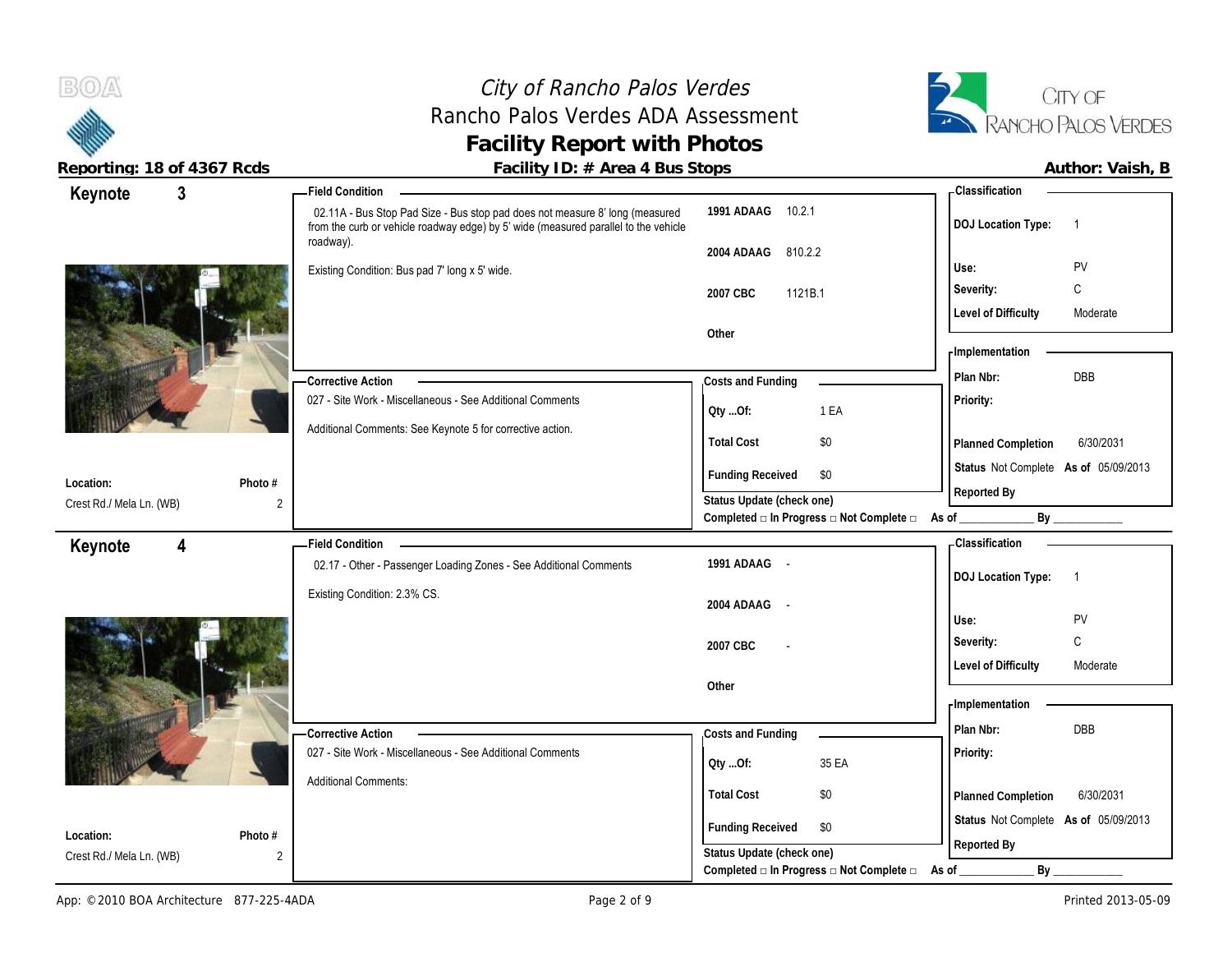# City of Rancho Palos Verdes Rancho Palos Verdes ADA Assessment **Facility Report with Photos**



| reporting. To be 4507 hours         |         | I dullty TD. $\pi$ Alled 4 Dus Jtops                                                                                                                                                                              |                                                                                              |       |                                      | AULIIUI. VAISII, D |
|-------------------------------------|---------|-------------------------------------------------------------------------------------------------------------------------------------------------------------------------------------------------------------------|----------------------------------------------------------------------------------------------|-------|--------------------------------------|--------------------|
| $5\phantom{.0}$<br>Keynote          |         | <b>Field Condition</b>                                                                                                                                                                                            |                                                                                              |       | - Classification                     |                    |
|                                     |         | 02.12A - Bus Stop Pad Slope Parallel to Roadway - Bus stop pad is not at the<br>same slope as the roadway in the direction parallel to the roadway.                                                               | 1991 ADAAG<br>10.2.1                                                                         |       | <b>DOJ</b> Location Type:            | $\overline{1}$     |
|                                     |         | Existing Condition: 3.2% RS at bus pad, 2.7% RS at road.                                                                                                                                                          | 2004 ADAAG<br>810.2.4                                                                        |       |                                      |                    |
|                                     |         |                                                                                                                                                                                                                   |                                                                                              |       | Use:                                 | PV                 |
|                                     |         |                                                                                                                                                                                                                   | 2007 CBC<br>1121B.2.1                                                                        |       | Severity:                            | C                  |
|                                     |         |                                                                                                                                                                                                                   |                                                                                              |       | <b>Level of Difficulty</b>           | High               |
|                                     |         |                                                                                                                                                                                                                   | Other                                                                                        |       |                                      |                    |
|                                     |         |                                                                                                                                                                                                                   |                                                                                              |       | - Implementation                     |                    |
|                                     |         | -Corrective Action                                                                                                                                                                                                | Costs and Funding                                                                            |       | Plan Nbr:                            | <b>DBB</b>         |
|                                     |         | 006 - Concrete Walk - Remove non-compliant pavement and replace with new<br>concrete (area as shown on the drawings). The walkway slope shall not exceed 5%<br>along the POT and cross slope shall not exceed 2%. | QtyOf:                                                                                       | 40 SF | Priority:                            |                    |
|                                     |         |                                                                                                                                                                                                                   | <b>Total Cost</b>                                                                            | \$768 | Planned Completion                   | 6/30/2031          |
|                                     |         | <b>Additional Comments:</b>                                                                                                                                                                                       | <b>Funding Received</b>                                                                      | \$0   | Status Not Complete As of 05/09/2013 |                    |
| Location:                           | Photo # |                                                                                                                                                                                                                   |                                                                                              |       | Reported By                          |                    |
| Crest Rd./ Mela Ln. (WB)            |         |                                                                                                                                                                                                                   | Status Update (check one)<br>Completed $\Box$ In Progress $\Box$ Not Complete $\Box$ As of _ |       |                                      | By                 |
| $6\phantom{1}$                      |         | <b>Field Condition</b>                                                                                                                                                                                            |                                                                                              |       | - Classification                     |                    |
| Keynote                             |         | 02.11A - Bus Stop Pad Size - Bus stop pad does not measure 8' long (measured<br>from the curb or vehicle roadway edge) by 5' wide (measured parallel to the vehicle                                               | 1991 ADAAG 10.2.1                                                                            |       | <b>DOJ Location Type:</b>            | $\overline{1}$     |
|                                     |         | roadway).                                                                                                                                                                                                         | 2004 ADAAG<br>810.2.2                                                                        |       |                                      |                    |
|                                     |         | Existing Condition: Bus pad 7'-2" long x 5' wide.                                                                                                                                                                 |                                                                                              |       | Use:                                 | PV                 |
|                                     |         |                                                                                                                                                                                                                   | 2007 CBC<br>1121B.1                                                                          |       | Severity:                            | $\mathsf{C}$       |
|                                     |         |                                                                                                                                                                                                                   |                                                                                              |       | <b>Level of Difficulty</b>           | Moderate           |
|                                     |         |                                                                                                                                                                                                                   | Other                                                                                        |       |                                      |                    |
|                                     |         |                                                                                                                                                                                                                   |                                                                                              |       | - Implementation                     |                    |
|                                     |         | - Corrective Action                                                                                                                                                                                               | Costs and Funding                                                                            |       | Plan Nbr:                            | DBB                |
|                                     |         | 027 - Site Work - Miscellaneous - See Additional Comments                                                                                                                                                         | Oty Of:                                                                                      | 1 EA  | Priority:                            |                    |
|                                     |         |                                                                                                                                                                                                                   |                                                                                              |       |                                      |                    |
|                                     |         |                                                                                                                                                                                                                   |                                                                                              |       |                                      |                    |
|                                     |         | Additional Comments: See Keynote 7 for corrective action.                                                                                                                                                         | <b>Total Cost</b>                                                                            | \$0   | Planned Completion                   | 6/30/2031          |
| Location:                           | Photo # |                                                                                                                                                                                                                   | <b>Funding Received</b>                                                                      | \$0   | Status Not Complete As of 05/09/2013 |                    |
| Crenshaw Blvd./ Crestridge Rd. (NB) | 6       |                                                                                                                                                                                                                   | Status Update (check one)<br>Completed $\Box$ In Progress $\Box$ Not Complete $\Box$         |       | Reported By<br>By                    |                    |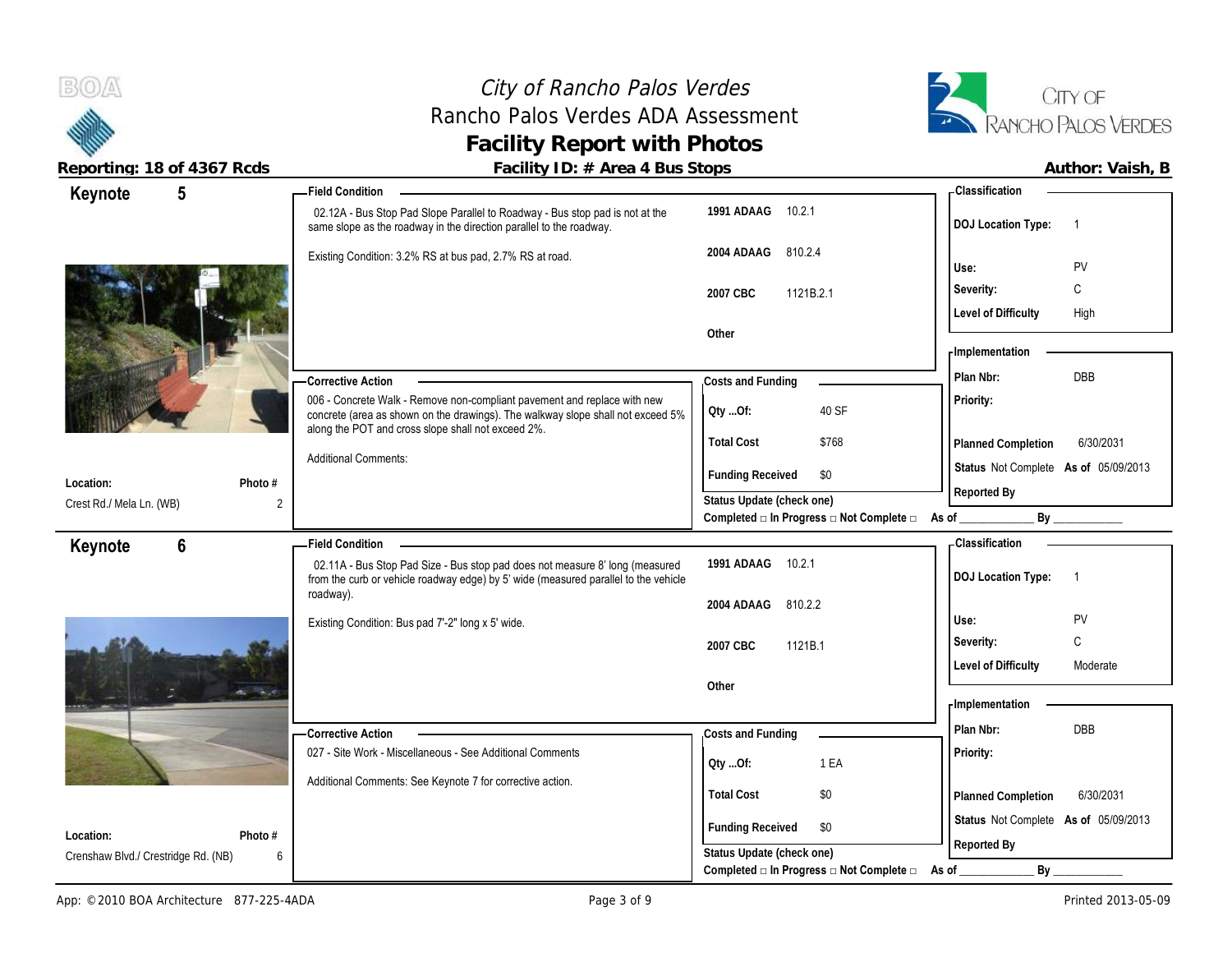# City of Rancho Palos Verdes Rancho Palos Verdes ADA Assessment **Facility Report with Photos**



Reporting: 18 of 4367 Rcds **Facility ID: # Area 4 Bus Stops Facility ID: # Area 4 Bus Stops Author: Vaish, B** 

| $\overline{7}$<br>Keynote                                        | <b>Field Condition</b>                                                                                                                              |                                                | - Classification                                    |
|------------------------------------------------------------------|-----------------------------------------------------------------------------------------------------------------------------------------------------|------------------------------------------------|-----------------------------------------------------|
|                                                                  | 02.12A - Bus Stop Pad Slope Parallel to Roadway - Bus stop pad is not at the<br>same slope as the roadway in the direction parallel to the roadway. | 1991 ADAAG<br>10.2.1                           | <b>DOJ Location Type:</b><br>$\overline{1}$         |
|                                                                  | Existing Condition: 8.8% RS at bus pad, 7.2% RS at the road.                                                                                        | 2004 ADAAG<br>810.2.4                          | PV<br>Use:                                          |
|                                                                  |                                                                                                                                                     |                                                | C<br>Severity:                                      |
|                                                                  |                                                                                                                                                     | 2007 CBC<br>1121B.2.1                          |                                                     |
|                                                                  |                                                                                                                                                     | Other                                          | <b>Level of Difficulty</b><br>High                  |
|                                                                  |                                                                                                                                                     |                                                | - Implementation                                    |
|                                                                  |                                                                                                                                                     |                                                | DBB<br>Plan Nbr:                                    |
|                                                                  | - Corrective Action<br>006 - Concrete Walk - Remove non-compliant pavement and replace with new                                                     | Costs and Funding                              | Priority:                                           |
|                                                                  | concrete (area as shown on the drawings). The walkway slope shall not exceed 5%                                                                     | QtyOf:<br>40 SF                                |                                                     |
|                                                                  | along the POT and cross slope shall not exceed 2%.                                                                                                  | <b>Total Cost</b><br>\$768                     | 6/30/2031<br>Planned Completion                     |
|                                                                  | <b>Additional Comments:</b>                                                                                                                         |                                                | Status Not Complete As of 05/09/2013                |
| Location:<br>Photo $#$                                           |                                                                                                                                                     | <b>Funding Received</b><br>\$0                 | Reported By                                         |
| Crenshaw Blvd./ Crestridge Rd. (NB)<br>6                         |                                                                                                                                                     | Status Update (check one)                      |                                                     |
|                                                                  |                                                                                                                                                     | Completed a In Progress a Not Complete a As of | By                                                  |
| 8<br>Keynote                                                     | <b>Field Condition</b>                                                                                                                              |                                                | - Classification                                    |
|                                                                  | 02.17 - Other - Passenger Loading Zones - See Additional Comments                                                                                   | 1991 ADAAG -                                   | <b>DOJ Location Type:</b><br>$\overline{1}$         |
|                                                                  |                                                                                                                                                     |                                                |                                                     |
|                                                                  | Existing Condition: Bench (16" high seat, 14" deep seat, 14" high back support).                                                                    |                                                |                                                     |
|                                                                  |                                                                                                                                                     | 2004 ADAAG                                     | Use:<br>PV                                          |
|                                                                  |                                                                                                                                                     | 2007 CBC                                       | E<br>Severity:                                      |
|                                                                  |                                                                                                                                                     |                                                | <b>Level of Difficulty</b><br>Moderate              |
|                                                                  |                                                                                                                                                     | Other                                          |                                                     |
|                                                                  |                                                                                                                                                     |                                                | - Implementation                                    |
|                                                                  | <b>Corrective Action</b>                                                                                                                            | Costs and Funding                              | Plan Nbr:<br>DBB                                    |
|                                                                  | 027 - Site Work - Miscellaneous - See Additional Comments                                                                                           |                                                | Priority:                                           |
|                                                                  | Additional Comments: Provide compliant bench.                                                                                                       | 1 EA<br>QtyOf:                                 |                                                     |
|                                                                  |                                                                                                                                                     | <b>Total Cost</b><br>\$600                     | Planned Completion                                  |
|                                                                  |                                                                                                                                                     | <b>Funding Received</b><br>\$0                 |                                                     |
| Location:<br>Photo #<br>Crenshaw Blvd./ Crestridge Rd. (SB)<br>8 |                                                                                                                                                     | Status Update (check one)                      | Status Not Complete As of 05/09/2013<br>Reported By |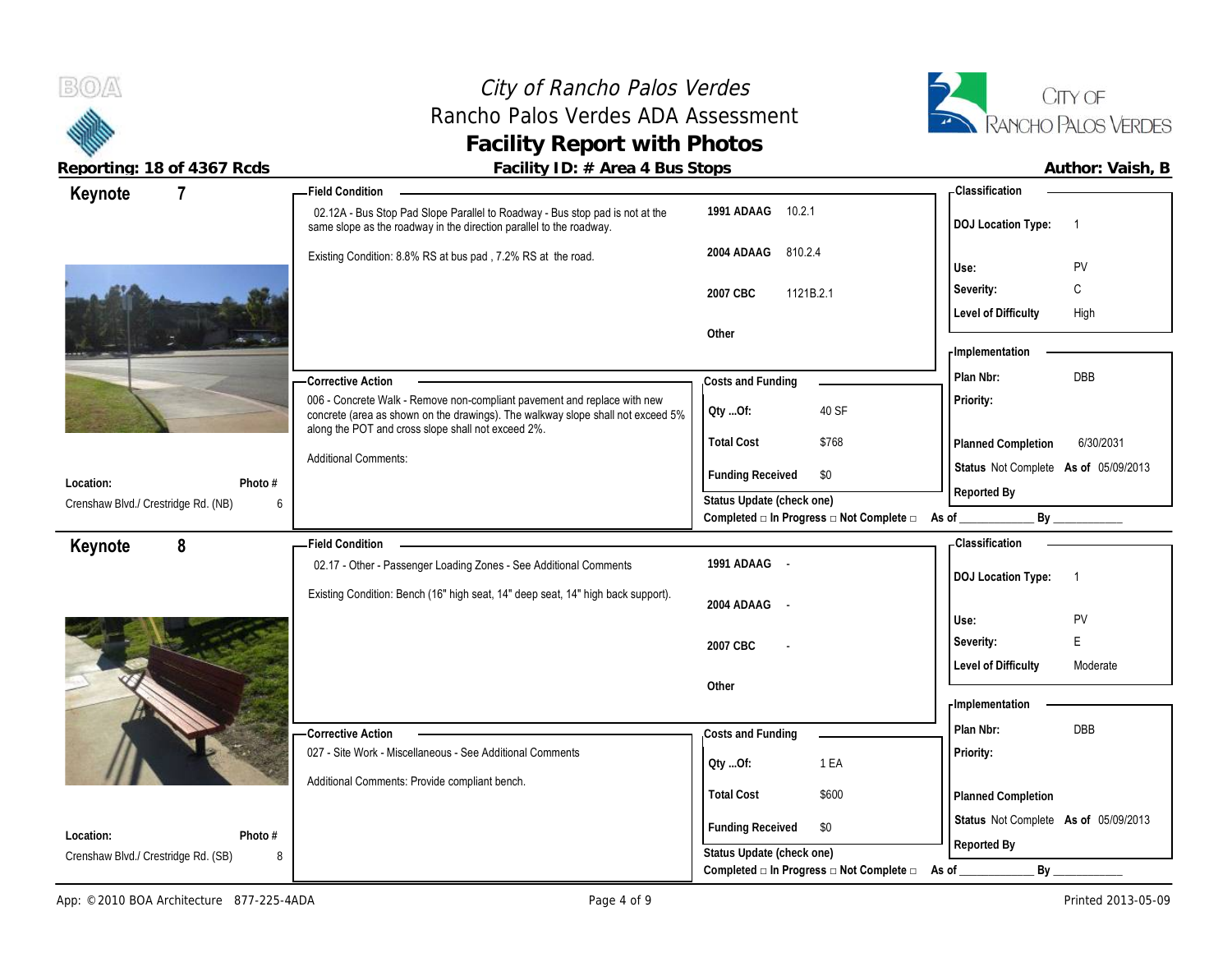# City of Rancho Palos Verdes Rancho Palos Verdes ADA Assessment **Facility Report with Photos**



| 9<br>Keynote                        | <b>Field Condition</b>                                                                                                                                                           |                                                                                      | <b>Classification</b>                       |
|-------------------------------------|----------------------------------------------------------------------------------------------------------------------------------------------------------------------------------|--------------------------------------------------------------------------------------|---------------------------------------------|
|                                     | 02.11A - Bus Stop Pad Size - Bus stop pad does not measure 8' long (measured<br>from the curb or vehicle roadway edge) by 5' wide (measured parallel to the vehicle<br>roadway). | 1991 ADAAG 10.2.1                                                                    | <b>DOJ Location Type:</b><br>$\overline{1}$ |
|                                     |                                                                                                                                                                                  | 2004 ADAAG<br>810.2.2                                                                |                                             |
|                                     | Existing Condition: Bus pad 4'-11" long x 5' wide.                                                                                                                               |                                                                                      | PV<br>Use:                                  |
|                                     |                                                                                                                                                                                  | 1121B.1<br>2007 CBC                                                                  | C<br>Severity:                              |
|                                     |                                                                                                                                                                                  |                                                                                      | <b>Level of Difficulty</b><br>Moderate      |
|                                     |                                                                                                                                                                                  | Other                                                                                |                                             |
|                                     |                                                                                                                                                                                  |                                                                                      | - Implementation                            |
|                                     | Corrective Action                                                                                                                                                                | Costs and Funding                                                                    | <b>DBB</b><br>Plan Nbr:                     |
|                                     | 027 - Site Work - Miscellaneous - See Additional Comments                                                                                                                        | 1 EA<br>QtyOf:                                                                       | Priority:                                   |
|                                     | Additional Comments: See Keynote 10 for corrective action.                                                                                                                       |                                                                                      |                                             |
|                                     |                                                                                                                                                                                  | <b>Total Cost</b><br>\$0                                                             | Planned Completion<br>6/30/2031             |
|                                     |                                                                                                                                                                                  | <b>Funding Received</b><br>\$0                                                       | Status Not Complete As of 05/09/2013        |
| Photo #<br>Location:                |                                                                                                                                                                                  | Status Update (check one)                                                            | Reported By                                 |
| Crenshaw Blvd./ Crestridge Rd. (SB) | 9                                                                                                                                                                                | Completed □ In Progress □ Not Complete □                                             | By<br>As of                                 |
| 10<br>Keynote                       | <b>Field Condition</b>                                                                                                                                                           |                                                                                      | <b>Classification</b>                       |
|                                     |                                                                                                                                                                                  |                                                                                      |                                             |
|                                     |                                                                                                                                                                                  |                                                                                      |                                             |
|                                     | 02.12A - Bus Stop Pad Slope Parallel to Roadway - Bus stop pad is not at the<br>same slope as the roadway in the direction parallel to the roadway.                              | 10.2.1<br>1991 ADAAG                                                                 | <b>DOJ Location Type:</b><br>$\overline{1}$ |
|                                     |                                                                                                                                                                                  | 2004 ADAAG<br>810.2.4                                                                |                                             |
|                                     | Existing Condition: 6.2% RS at bus pad, 4.1% RS at the road.                                                                                                                     |                                                                                      | PV<br>Use:                                  |
|                                     |                                                                                                                                                                                  | 2007 CBC<br>1121B.2.1                                                                | C<br>Severity:                              |
|                                     |                                                                                                                                                                                  |                                                                                      | <b>Level of Difficulty</b><br>High          |
|                                     |                                                                                                                                                                                  | Other                                                                                |                                             |
|                                     |                                                                                                                                                                                  |                                                                                      | - Implementation                            |
|                                     | <b>Corrective Action</b>                                                                                                                                                         | Costs and Funding                                                                    | DBB<br>Plan Nbr:                            |
|                                     | 006 - Concrete Walk - Remove non-compliant pavement and replace with new                                                                                                         |                                                                                      | Priority:                                   |
|                                     | concrete (area as shown on the drawings). The walkway slope shall not exceed 5%                                                                                                  | 40 SF<br>QtyOf:                                                                      |                                             |
|                                     | along the POT and cross slope shall not exceed 2%.                                                                                                                               | <b>Total Cost</b><br>\$768                                                           | 6/30/2031<br>Planned Completion             |
|                                     | <b>Additional Comments:</b>                                                                                                                                                      |                                                                                      | Status Not Complete As of 05/09/2013        |
| Location:<br>Photo #                |                                                                                                                                                                                  | <b>Funding Received</b><br>\$0                                                       |                                             |
| Crenshaw Blvd./ Crestridge Rd. (SB) |                                                                                                                                                                                  | Status Update (check one)<br>Completed $\Box$ In Progress $\Box$ Not Complete $\Box$ | Reported By<br>$By_$<br>As of               |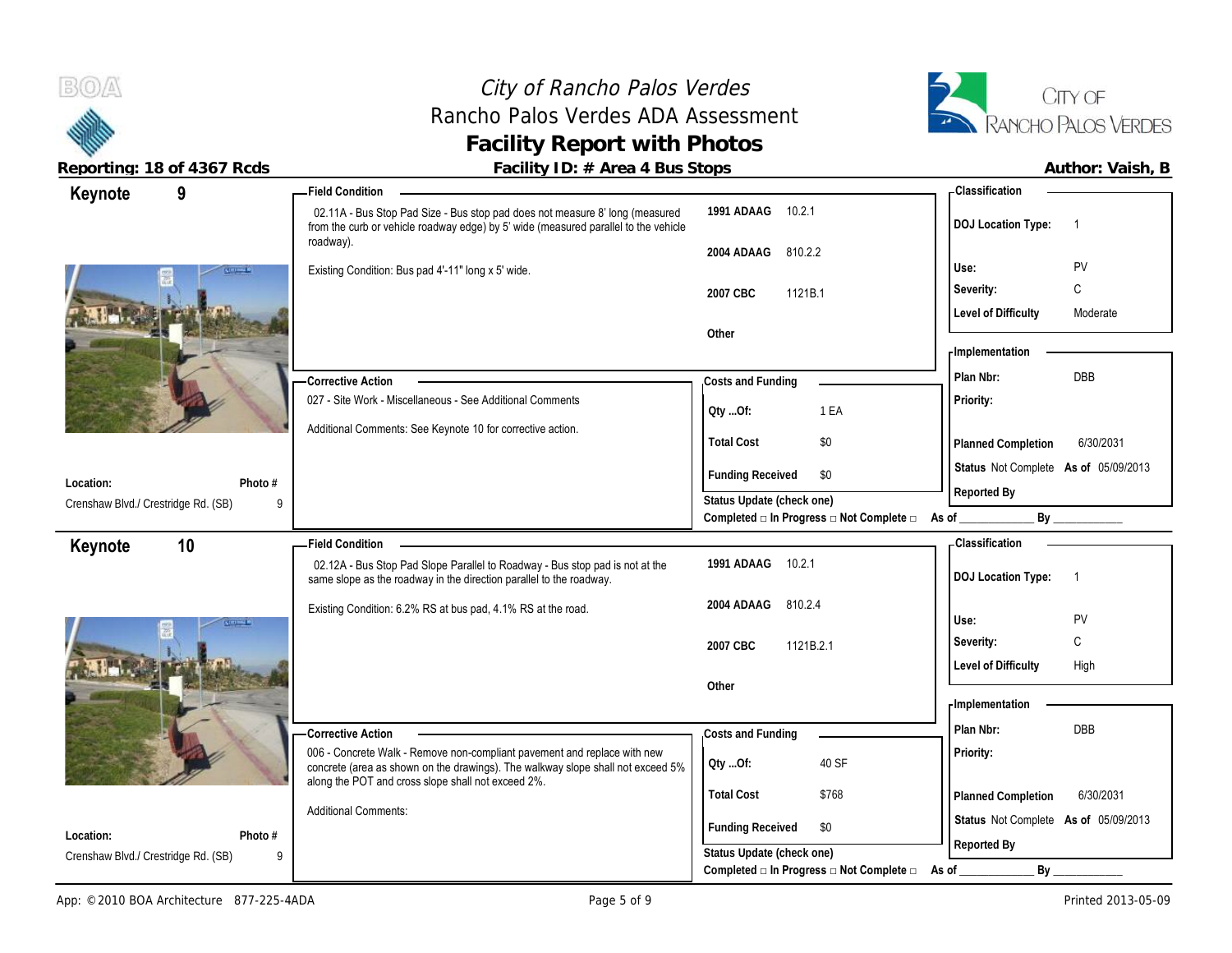# City of Rancho Palos Verdes Rancho Palos Verdes ADA Assessment **Facility Report with Photos**



| Keynote                                          | 11            | - Field Condition                                                                                                                                   |                                                             | - Classification                            |
|--------------------------------------------------|---------------|-----------------------------------------------------------------------------------------------------------------------------------------------------|-------------------------------------------------------------|---------------------------------------------|
|                                                  |               | 02.12B - Bus Stop Pad Slope Perpendicular to Roadway - Bus stop pad slope<br>perpendicular to the roadway exceeds 2%.                               | 10.2.1<br>1991 ADAAG                                        | <b>DOJ Location Type:</b><br>$\overline{1}$ |
|                                                  |               | Existing Condition: 2.5% CS.                                                                                                                        | 2004 ADAAG 810.2.4                                          | PV<br>Use:                                  |
|                                                  |               |                                                                                                                                                     |                                                             | C<br>Severity:                              |
|                                                  |               |                                                                                                                                                     | 2007 CBC<br>1121B.2.1                                       | <b>Level of Difficulty</b><br>High          |
|                                                  |               |                                                                                                                                                     | Other                                                       |                                             |
|                                                  |               |                                                                                                                                                     |                                                             | - Implementation                            |
|                                                  |               | - Corrective Action                                                                                                                                 | Costs and Funding                                           | Plan Nbr:<br><b>DBB</b>                     |
|                                                  |               | 006 - Concrete Walk - Remove non-compliant pavement and replace with new                                                                            |                                                             | Priority:                                   |
|                                                  |               | concrete (area as shown on the drawings). The walkway slope shall not exceed 5%<br>along the POT and cross slope shall not exceed 2%.               | 48 SF<br>QtyOf:                                             |                                             |
|                                                  |               |                                                                                                                                                     | <b>Total Cost</b><br>\$922                                  | 6/30/2031<br>Planned Completion             |
|                                                  |               | <b>Additional Comments:</b>                                                                                                                         | <b>Funding Received</b><br>\$0                              | Status Not Complete As of 05/09/2013        |
| Location:<br>Crest Rd./ Whitley Collins Dr. (WB) | Photo #<br>11 |                                                                                                                                                     | Status Update (check one)                                   | Reported By                                 |
|                                                  |               |                                                                                                                                                     | Completed □ In Progress □ Not Complete □ As of _            | By                                          |
| Keynote                                          | 12            | - Field Condition                                                                                                                                   |                                                             | Classification                              |
|                                                  |               | 02.12A - Bus Stop Pad Slope Parallel to Roadway - Bus stop pad is not at the<br>same slope as the roadway in the direction parallel to the roadway. | 1991 ADAAG<br>10.2.1                                        | <b>DOJ Location Type:</b><br>$\overline{1}$ |
|                                                  |               | Existing Condition: 2.0% RS at bus pad, 1.7% RS at the road.                                                                                        | 810.2.4<br>2004 ADAAG                                       |                                             |
|                                                  |               |                                                                                                                                                     |                                                             | Use:<br>PV<br>$\mathsf{C}$                  |
|                                                  |               |                                                                                                                                                     | 2007 CBC<br>1121B.2.1                                       | Severity:                                   |
|                                                  |               |                                                                                                                                                     |                                                             |                                             |
|                                                  |               |                                                                                                                                                     |                                                             | <b>Level of Difficulty</b><br>High          |
|                                                  |               |                                                                                                                                                     | Other                                                       | - Implementation                            |
|                                                  |               |                                                                                                                                                     |                                                             | Plan Nbr:<br><b>DBB</b>                     |
|                                                  |               | Corrective Action<br>006 - Concrete Walk - Remove non-compliant pavement and replace with new                                                       | Costs and Funding                                           | Priority:                                   |
|                                                  |               | concrete (area as shown on the drawings). The walkway slope shall not exceed 5%                                                                     | 45 SF<br>QtyOf:                                             |                                             |
|                                                  |               | along the POT and cross slope shall not exceed 2%.                                                                                                  | <b>Total Cost</b><br>\$864                                  | 6/30/2031<br>Planned Completion             |
|                                                  |               | <b>Additional Comments:</b>                                                                                                                         |                                                             | Status Not Complete As of 05/09/2013        |
| Location:<br>Crest Rd./ Whitley Collins Dr. (EB) | Photo #<br>12 |                                                                                                                                                     | <b>Funding Received</b><br>\$0<br>Status Update (check one) | Reported By                                 |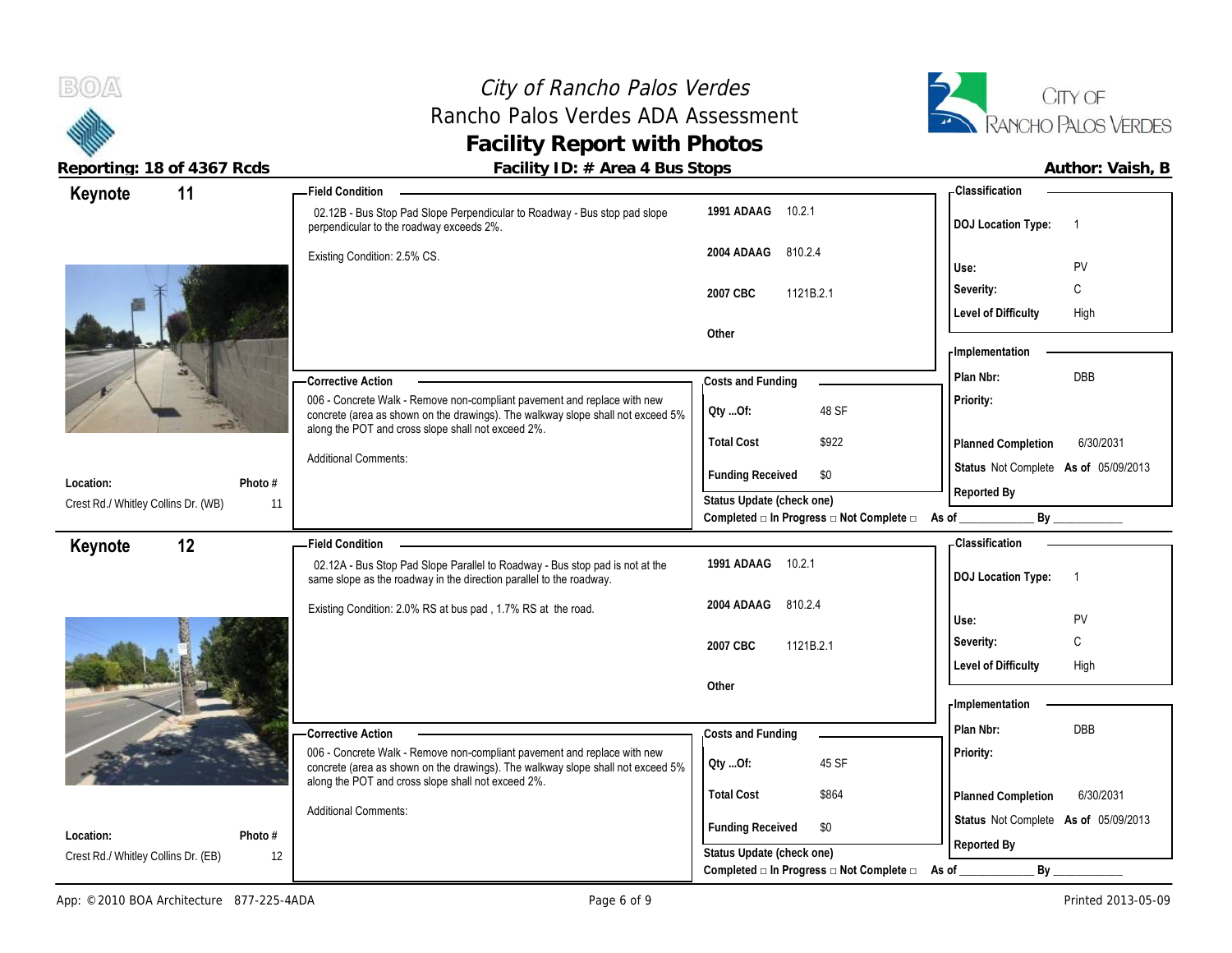# City of Rancho Palos Verdes Rancho Palos Verdes ADA Assessment **Facility Report with Photos**



Reporting: 18 of 4367 Rcds **Facility ID: # Area 4 Bus Stops Facility ID: # Area 4 Bus Stops Author: Vaish, B** 

| Keynote                                    | 13            | <b>Field Condition</b>                                                                                                                                                                                            |                                                               | - Classification                            |
|--------------------------------------------|---------------|-------------------------------------------------------------------------------------------------------------------------------------------------------------------------------------------------------------------|---------------------------------------------------------------|---------------------------------------------|
|                                            |               | 02.12B - Bus Stop Pad Slope Perpendicular to Roadway - Bus stop pad slope<br>perpendicular to the roadway exceeds 2%.                                                                                             | 10.2.1<br>1991 ADAAG                                          | <b>DOJ Location Type:</b><br>$\overline{1}$ |
|                                            |               | Existing Condition: 3.0% to 3.3% CS.                                                                                                                                                                              | 810.2.4<br>2004 ADAAG                                         | PV<br>Use:                                  |
|                                            |               |                                                                                                                                                                                                                   |                                                               | С<br>Severity:                              |
|                                            |               |                                                                                                                                                                                                                   | 1121B.2.1<br>2007 CBC                                         | <b>Level of Difficulty</b><br>Moderate      |
|                                            |               |                                                                                                                                                                                                                   | Other                                                         |                                             |
|                                            |               |                                                                                                                                                                                                                   |                                                               | - Implementation                            |
|                                            |               | - Corrective Action                                                                                                                                                                                               | Costs and Funding                                             | Plan Nbr:<br>DBB                            |
|                                            |               | 027 - Site Work - Miscellaneous - See Additional Comments                                                                                                                                                         |                                                               | Priority:                                   |
|                                            |               | Additional Comments: See Keynote 12 for corrective action.                                                                                                                                                        | 1 EA<br>QtyOf:                                                |                                             |
|                                            |               |                                                                                                                                                                                                                   | <b>Total Cost</b><br>\$0                                      | Planned Completion<br>6/30/2031             |
|                                            |               |                                                                                                                                                                                                                   | <b>Funding Received</b><br>\$0                                | Status Not Complete As of 05/09/2013        |
| Location:                                  | Photo $#$     |                                                                                                                                                                                                                   | Status Update (check one)                                     | Reported By                                 |
| Crest Rd./ Whitley Collins Dr. (EB)        | 12            |                                                                                                                                                                                                                   | Completed $\Box$ In Progress $\Box$ Not Complete $\Box$ As of | By                                          |
| Keynote                                    | 14            | <b>Field Condition</b>                                                                                                                                                                                            |                                                               | - Classification                            |
|                                            |               | 02.12B - Bus Stop Pad Slope Perpendicular to Roadway - Bus stop pad slope                                                                                                                                         | 1991 ADAAG<br>10.2.1                                          |                                             |
|                                            |               | perpendicular to the roadway exceeds 2%.                                                                                                                                                                          |                                                               | <b>DOJ Location Type:</b><br>$\overline{1}$ |
|                                            |               | Existing Condition: 6.9% CS.                                                                                                                                                                                      | 810.2.4<br>2004 ADAAG                                         |                                             |
|                                            |               |                                                                                                                                                                                                                   |                                                               | PV<br>Use:                                  |
|                                            |               |                                                                                                                                                                                                                   | 2007 CBC<br>1121B.2.1                                         | C<br>Severity:                              |
|                                            |               |                                                                                                                                                                                                                   |                                                               | <b>Level of Difficulty</b><br>High          |
|                                            |               |                                                                                                                                                                                                                   | Other                                                         | - Implementation                            |
|                                            |               |                                                                                                                                                                                                                   |                                                               | DBB<br>Plan Nbr:                            |
|                                            |               | - Corrective Action                                                                                                                                                                                               | Costs and Funding                                             |                                             |
|                                            |               | 006 - Concrete Walk - Remove non-compliant pavement and replace with new<br>concrete (area as shown on the drawings). The walkway slope shall not exceed 5%<br>along the POT and cross slope shall not exceed 2%. | 40 SF<br>Qty Of:                                              | Priority:                                   |
|                                            |               |                                                                                                                                                                                                                   | <b>Total Cost</b><br>\$768                                    | 6/30/2031<br>Planned Completion             |
|                                            |               | <b>Additional Comments:</b>                                                                                                                                                                                       | <b>Funding Received</b><br>\$0                                | Status Not Complete As of 05/09/2013        |
| Location:<br>Crest Rd./ Highridge Rd. (WB) | Photo #<br>14 |                                                                                                                                                                                                                   | Status Update (check one)                                     | Reported By                                 |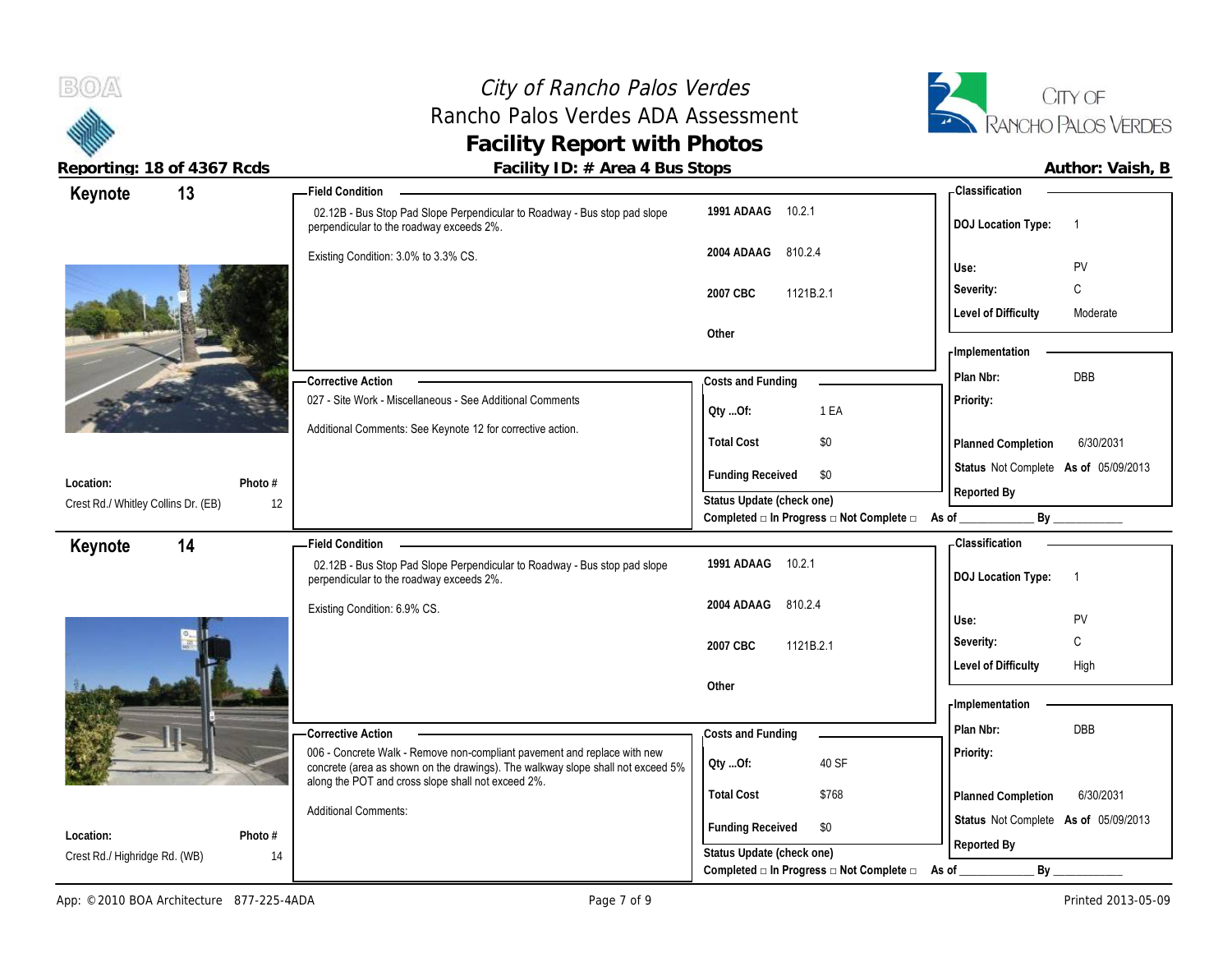# City of Rancho Palos Verdes Rancho Palos Verdes ADA Assessment **Facility Report with Photos**



| 15<br>Keynote                         | <b>Field Condition</b>                                                                                                                                                                                            |                                                         | <b>Classification</b>                       |
|---------------------------------------|-------------------------------------------------------------------------------------------------------------------------------------------------------------------------------------------------------------------|---------------------------------------------------------|---------------------------------------------|
|                                       | 02.11A - Bus Stop Pad Size - Bus stop pad does not measure 8' long (measured<br>from the curb or vehicle roadway edge) by 5' wide (measured parallel to the vehicle<br>roadway).                                  | 1991 ADAAG<br>10.2.1                                    | <b>DOJ Location Type:</b><br>$\overline{1}$ |
|                                       |                                                                                                                                                                                                                   | 2004 ADAAG<br>810.2.2                                   |                                             |
|                                       | Existing Condition: Bus pad 4'-1" long by 5' wide.                                                                                                                                                                |                                                         | PV<br>Use:                                  |
|                                       |                                                                                                                                                                                                                   | 2007 CBC<br>1121B.1                                     | C<br>Severity:                              |
|                                       |                                                                                                                                                                                                                   |                                                         | <b>Level of Difficulty</b><br>High          |
|                                       |                                                                                                                                                                                                                   | Other                                                   |                                             |
|                                       |                                                                                                                                                                                                                   |                                                         | - Implementation                            |
|                                       | - Corrective Action                                                                                                                                                                                               | Costs and Funding                                       | DBB<br>Plan Nbr:                            |
|                                       | 006 - Concrete Walk - Remove non-compliant pavement and replace with new<br>concrete (area as shown on the drawings). The walkway slope shall not exceed 5%<br>along the POT and cross slope shall not exceed 2%. | QtyOf:<br>40 SF                                         | Priority:                                   |
|                                       |                                                                                                                                                                                                                   | <b>Total Cost</b><br>\$768                              | 6/30/2031<br>Planned Completion             |
| Photo #<br>Location:                  | <b>Additional Comments:</b>                                                                                                                                                                                       | <b>Funding Received</b><br>\$0                          | Status Not Complete As of 05/09/2013        |
| Highridge R./ Scotwood Dr. (NB)<br>15 |                                                                                                                                                                                                                   | Status Update (check one)                               | Reported By                                 |
|                                       |                                                                                                                                                                                                                   | Completed □ In Progress □ Not Complete □                | As of                                       |
| 16<br>Keynote                         | <b>Field Condition</b>                                                                                                                                                                                            |                                                         | <b>Classification</b>                       |
|                                       | 02.12A - Bus Stop Pad Slope Parallel to Roadway - Bus stop pad is not at the<br>same slope as the roadway in the direction parallel to the roadway.                                                               | 1991 ADAAG<br>10.2.1                                    | <b>DOJ Location Type:</b><br>$\overline{1}$ |
|                                       | Existing Condition: 6.3% RS at bus pad, 5.5% RS at the road.                                                                                                                                                      | 2004 ADAAG<br>810.2.4                                   | PV<br>Use:                                  |
|                                       |                                                                                                                                                                                                                   | 2007 CBC<br>1121B.2.1                                   | C<br>Severity:                              |
|                                       |                                                                                                                                                                                                                   |                                                         | <b>Level of Difficulty</b><br>Moderate      |
|                                       |                                                                                                                                                                                                                   | Other                                                   |                                             |
|                                       |                                                                                                                                                                                                                   |                                                         | - Implementation                            |
|                                       | - Corrective Action                                                                                                                                                                                               | Costs and Funding                                       | Plan Nbr:<br>DBB                            |
|                                       | 027 - Site Work - Miscellaneous - See Additional Comments                                                                                                                                                         |                                                         | Priority:                                   |
|                                       |                                                                                                                                                                                                                   | 1 EA<br>QtyOf:                                          |                                             |
|                                       | Additional Comments: See Keynote 15 for corrective action.                                                                                                                                                        | <b>Total Cost</b><br>\$0                                | 6/30/2031<br>Planned Completion             |
| Location:<br>Photo #                  |                                                                                                                                                                                                                   | <b>Funding Received</b><br>\$0                          | Status Not Complete As of 05/09/2013        |
| Highridge R./ Scotwood Dr. (NB)<br>15 |                                                                                                                                                                                                                   | Status Update (check one)                               | Reported By                                 |
|                                       |                                                                                                                                                                                                                   | Completed $\Box$ In Progress $\Box$ Not Complete $\Box$ | By<br>As of                                 |